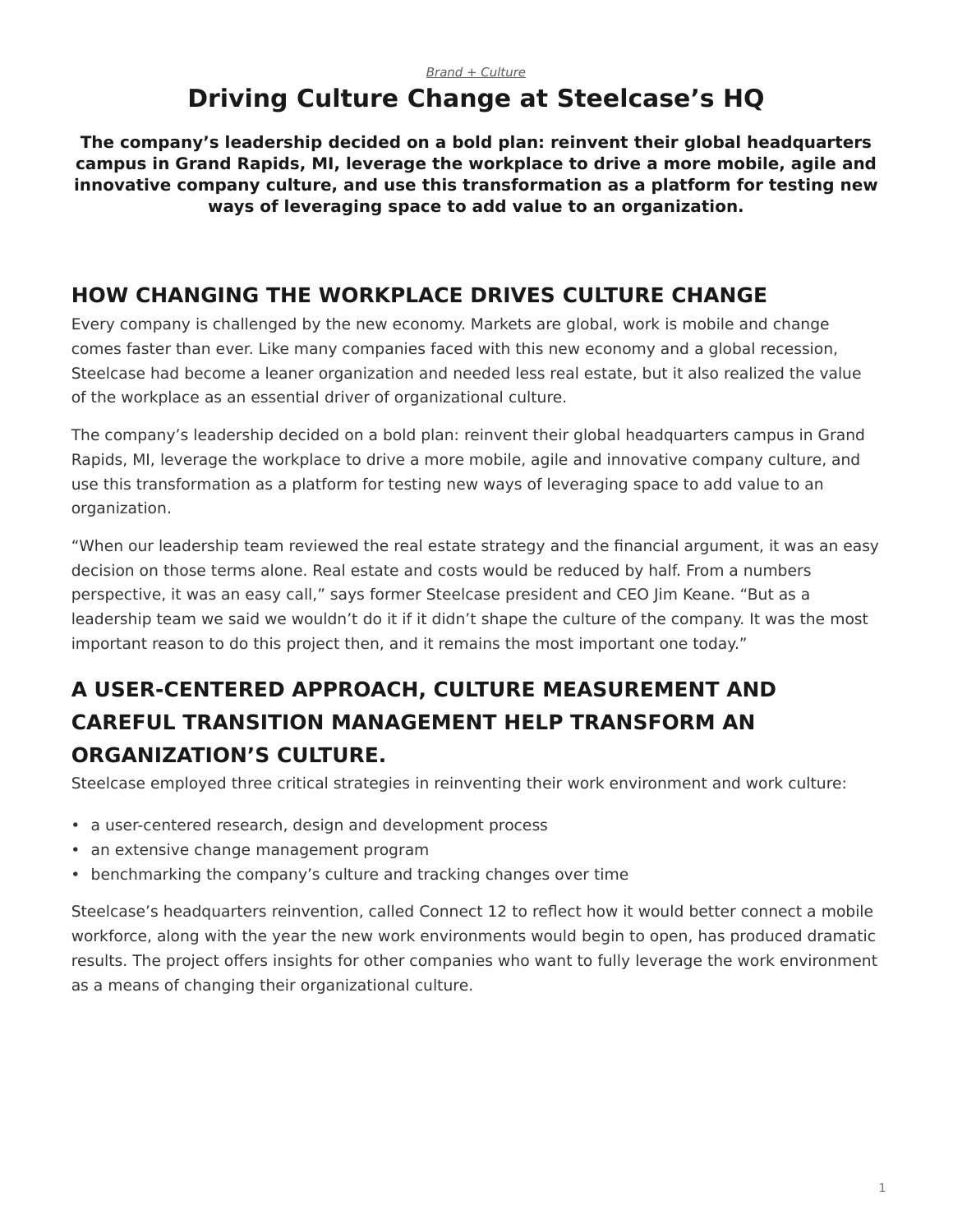## **A USER-CENTERED APPROACH**

Steelcase's workplace reinvention began by involving all levels of the company, actively seeking out ideas and insights about the company's work processes, brand and culture. "We approached the Connect 12 project using our user-centered research, design and development process, the same one we use with companies around the world," says John Hughes, principal of Applied Research & Consulting (ARC), the workplace consulting practice of Steelcase.

The ARC process employs interactive workshops with executives, managers, and a cross-section of employees from across the company, as well as interviews, e-surveys, work process observations and an in-depth cultural assessment.

A key outcome of this process was a set of critical success factors, the essential things the company must do well to ensure it achieves its goals over the next three to five years. "Identifying these factors helps leadership focus its efforts, determines the direction of the work environment strategy and sets metrics that will be used to validate its success," says Hughes.

Steelcase's critical success factors included:

- transforming the organizational culture to become more flexible and agile in conducting its business
- becoming more globally integrated
- re-engaging and re-energizing its people

The planning process also helped determine how much change the company needed and how much it could reasonably handle. On a culture change scale ranging from the maintaining status quo to seeking transformative change, Steelcase set its sights on major change, "a paradigm shift in its space, technology, work process and culture," says Hughes.

#### **Steelcase set its sights on major change, "a paradigm shift in its space, technology, work process and culture."**

**JOHN HUGHES** | principal of Applied Research & Consulting (ARC)

The critical success factors were a result from work conducted in the physical environments, so these factors drove the space planning and design for the entire global headquarters campus. The plan involved reinventing the global headquarters building, enhancing the Steelcase University and Learning Center, and creating a new Innovation Center for the company's product development teams. These spaces would literally challenge the purpose of the workplace and test new ways of working. Workspace sharing would be common, yet many workers (residents) would still have dedicated spaces. Connection, collaboration, and co-creation would be a natural part of the work day, no matter where employees were located.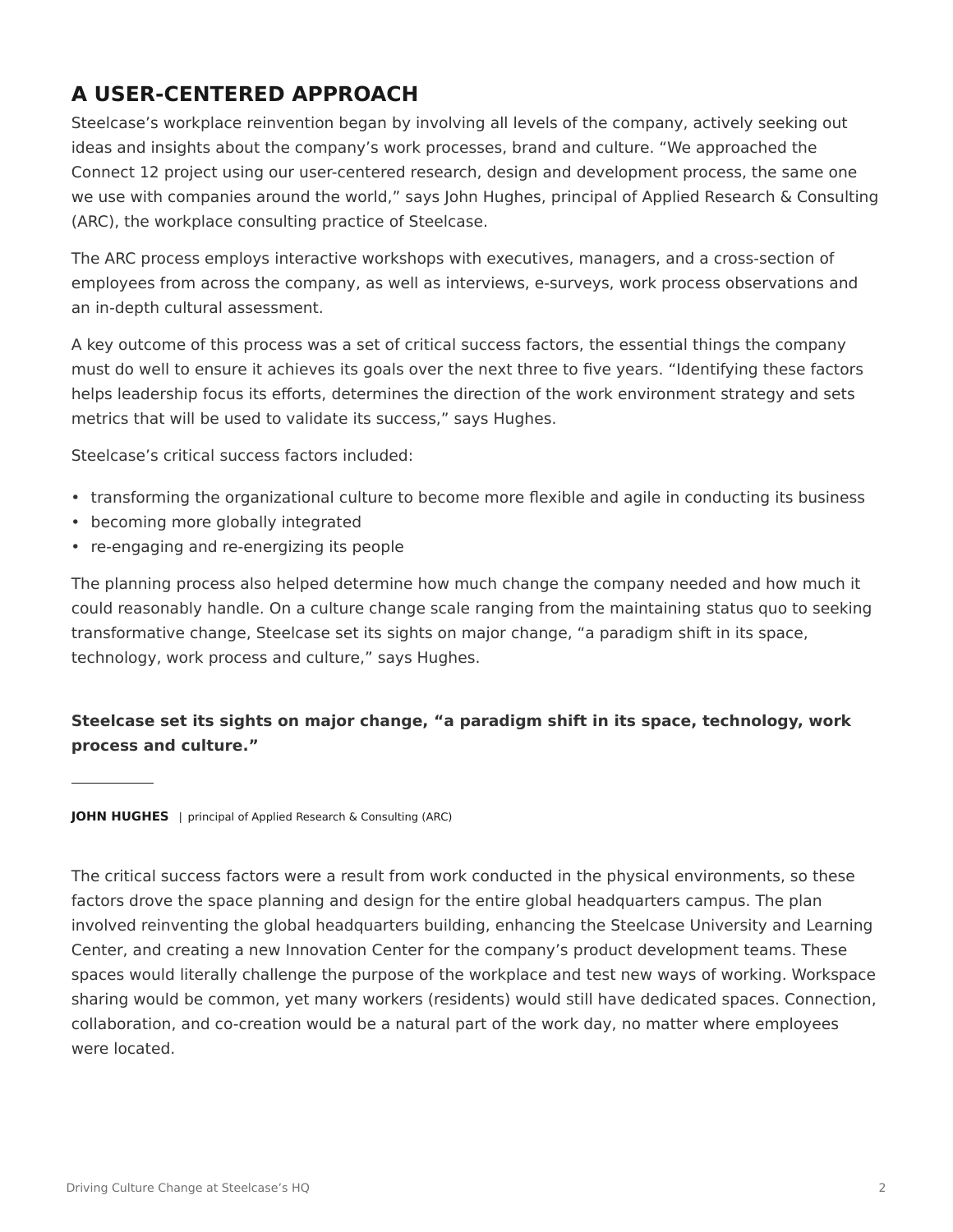The essence of this strategy is *best place*. "It means you have a choice and control about when, where and how you work, so whatever your work requires, there is a 'best place' for you," says Cherie Johnson, director of global design for Steelcase, whose team lead the design process for the new campus.

The best place strategy supports the wellbeing of employees in a holistic way, considers emotional and cognitive needs as much as physical ones and results in a range of spaces that support the varied ways knowledge workers work today: focused work, collaboration, learning, socializing and rejuvenation.

A network of spaces includes areas for individual work and group work, some of which are "owned" by the individual or team and many that are shared. It is a blend of open spaces and spaces that are enclosed or shielded. It allows people to choose the degree of interaction they want, reflecting an understanding that people need varying degrees of privacy and interaction throughout the day.

One of the most important new spaces is the WorkCafé, an on-site third place and neighborhood crossroads. The headquarters campus is the neighborhood and the WorkCafé is its hub, a combination of workspace, cafeteria and coffee bar. It has the easy functionality of a well-planned office with the vibe of a neighborhood pub. Here people meet, work, network, socialize and reenergize.

Most workplace strategies focus on individual workspaces first, but Steelcase's best place strategy put the WorkCafé front and center. A prototype space, it was the first to open on campus and a hit from the start. "Everyone comes here. You see leadership, people from other parts of the company, visitors, customers. You meet people face-to-face instead over the phone or email, so it builds rapport and trust across the company, and it nurtures those qualities in your culture," says Johnson.

"It set the tone for the rest of our campus reinvention by giving everyone the opportunity to experience what democratizing the space means, in a collective way, before anyone had their own personal spaces changed. It reflects the culture and behaviors we want people to adopt."

WorkCafé offers the functionality of a well-planned office with the vibe of a neighborhood pub.

WorkCafé exemplifies leadership's understanding of the new mobile, global economy and their trust that employees know best how to choose the spaces, technology and tools they need. Employees have choice and control over their work, workspace, and workstyle. This reciprocity nurtures employee engagement and organizational culture.

#### **WORKING HARD AT CHANGE MANAGEMENT**

In many organizations, it's a slow process for managers to develop the trust that workers, no longer assigned to specific desks, will choose the best place to work. Many Steelcase managers were familiar with these new ways of working, including managing distributed workers. To help all managers and staff understand how the company was changing and how its workplace and work processes would reflect that change, Steelcase launched a comprehensive culture change management program two years before opening their new headquarters.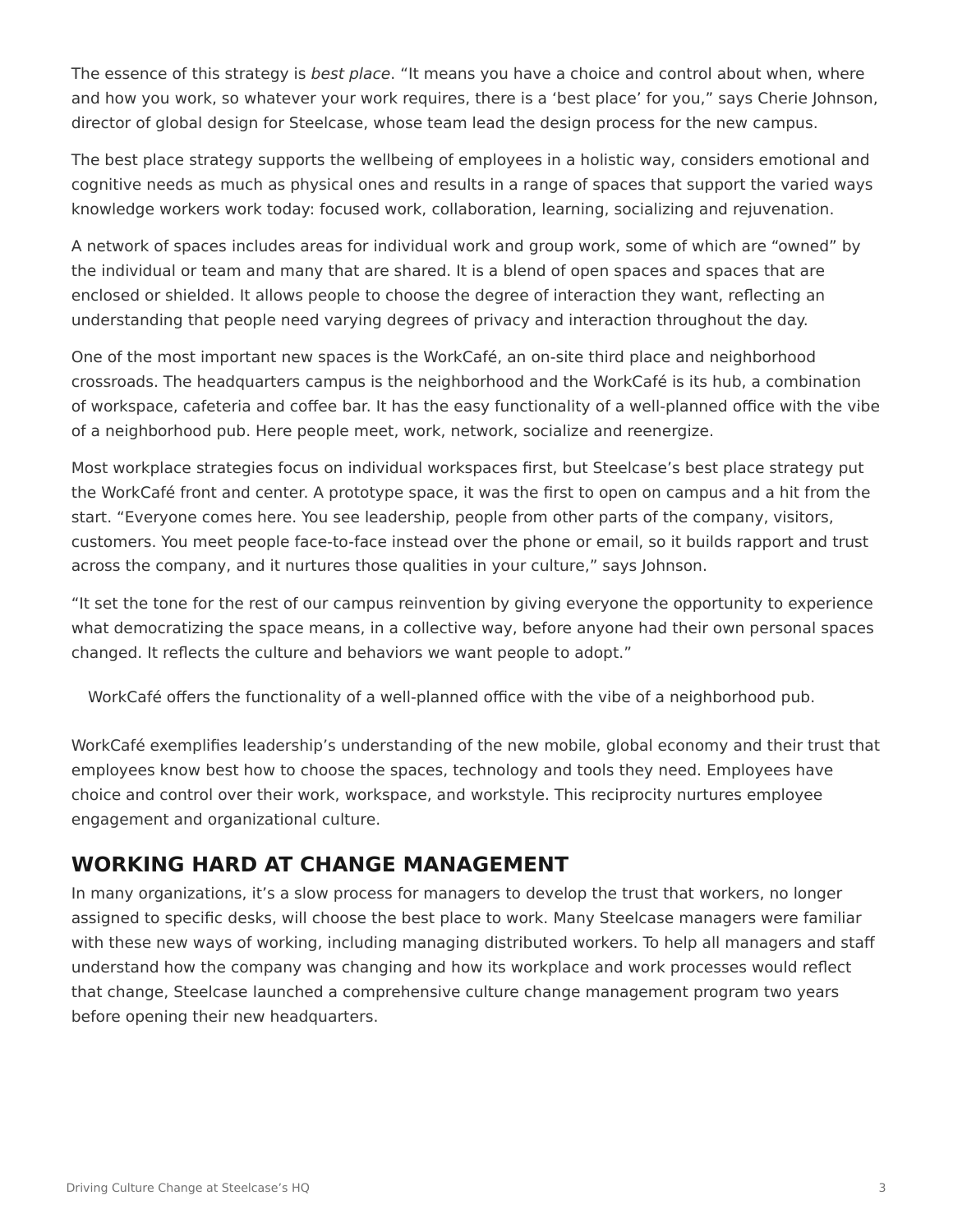"We began by taking the critical success factors from the ARC engagements and applying those to each space at the micro level. We used a series of engagements and online resources to help managers learn to lead differently, to set objectives and measure performance instead of counting heads and measuring seat time," says Steve Wolfe, director of corporate human resources.

A culture change management team created tactics such as a leadership guide with detailed information for managers on how to help employees adjust to more mobile workstyles, and online courses on mobility for both leaders and employees.

A key part of the change management effort was forming a pilot group of 80 employees to learn the ropes of mobile work. The group received laptops, smartphones and training in being an effective mobile worker. The employees started working off campus one day a week to experience the ramifications of a mobile workstyle. Over time they evolved into savvy mobile workers and thought leaders for the organization.

"They loved the freedom to choose where they worked best. Before long, other people where calling, asking us how they could get in the pilot," says Wolfe. The pilot group addressed the next group of employees preparing to move to the new mobile workplace. "It was a good example of peer-to-peer counseling. People responded very positively to it. Later, after those employees moved in and got used to mobile work, they came back and talked to the next group getting ready to move, and so on."

New work environments offer workers more choice and control over where and how they work.

Each floor supports mobile workers with a palette of place – a variety of workspaces for individual and group work. Individuals who require dedicated workspaces have them, but they also can use unassigned spaces and work with others in different areas. All employees, resident or mobile, can use any open workspace on campus.

Before the campus reinvention, 95% of residents at headquarters had assigned desks. But not all employees needed or wanted an assigned workstation, while others had jobs that required them to be at their desks most of the time and needed their own workspaces. To help identify which employees should shift to mobile work, the company asked for volunteers; nearly half (45%) chose to give up their dedicated workspaces in exchange for more flexibility. Since the campus reinvention, the number of employees opting for a mobile workstyle has continued to increase.

Group spaces are common across the campus. In the new Innovation Center, for example, project studios occupy 40% of the footprint, while "front porches" and "back alleys" support a variety of small group work activities. Staffers around the globe keep in touch daily via widely available telepresence settings. The center also includes R&D labs, prototype studio, guest interaction rooms, mobile neighborhoods, enclaves, and a café. "It gives people the variety of spaces and tools they need, yet the floor plate is simple and designed for evolution. We allow the campus spaces to learn with the people who use them," says Johnson.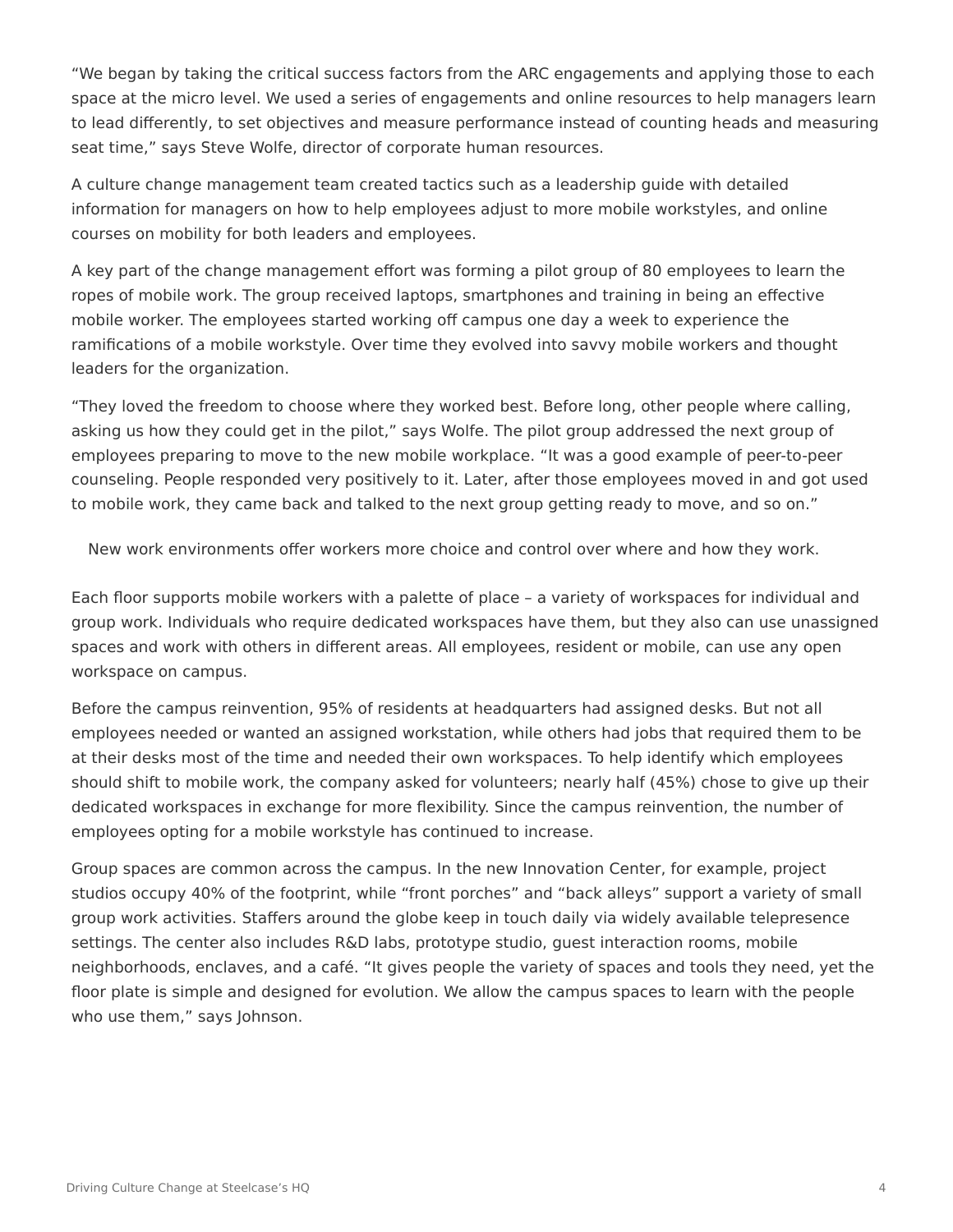Spaces that previously been used for dedicated work stations are now used for different types of work environments that support both focus and collaborative work.

As work on individual floors and departments proceeded, a User Experience process —a suite of tools and techniques for smoothing the transition to new work environments— was developed. "In any move to a new office, some people will be excited and ready for the move, and some will be at least somewhat concerned about how the new space will work, how it will affect them, those sorts of issues. The User Experience Process helped employees understand and prepare for the move," says Jim Humphries, general manager of sales resources and workplace services.

## **MEASURING AN ORGANIZATION'S EVOLUTION**

Business changes and successful companies and workplaces adjust appropriately. Steelcase's cultural benchmarking and ongoing measurement helps the company fine tune its work processes, management practices and work environment. Arna Banack, a cultural anthropologist who works with Steelcase to measure and develop its company culture, says changing the physical environment can affect many aspects of organizational culture. "Space can have a direct impact on communication, collaboration, trust, how employees understand the company's mission and strategy and how they represent the brand, as well as an indirect impact on other contributors to company culture."

**"Space can have a direct impact on communication, collaboration, trust, how employees understand the company's mission and strategy and how they represent the brand."**

**ARNA BANACK** | Cultural Anthropologist

Culture changes derived from the new global headquarters workspaces are already apparent. While mobile work was not uncommon before the new campus spaces opened, best practices for mobile workstyles, such as how workers can best collaborate with distributed colleagues, or how to keeps all members of a project team fully engaged, were not common knowledge. Thanks to a combination of workplace support and changed behaviors, "mobile work is no longer an issue for the organization," says Banack. For example, prior to the new headquarters work environments, employees had access to 24 settings with telepresence capability; now they have 58. Not surprisingly, video conferencing has increased at an exponential rate and the number of project teams with distributed workers has similarly expanded.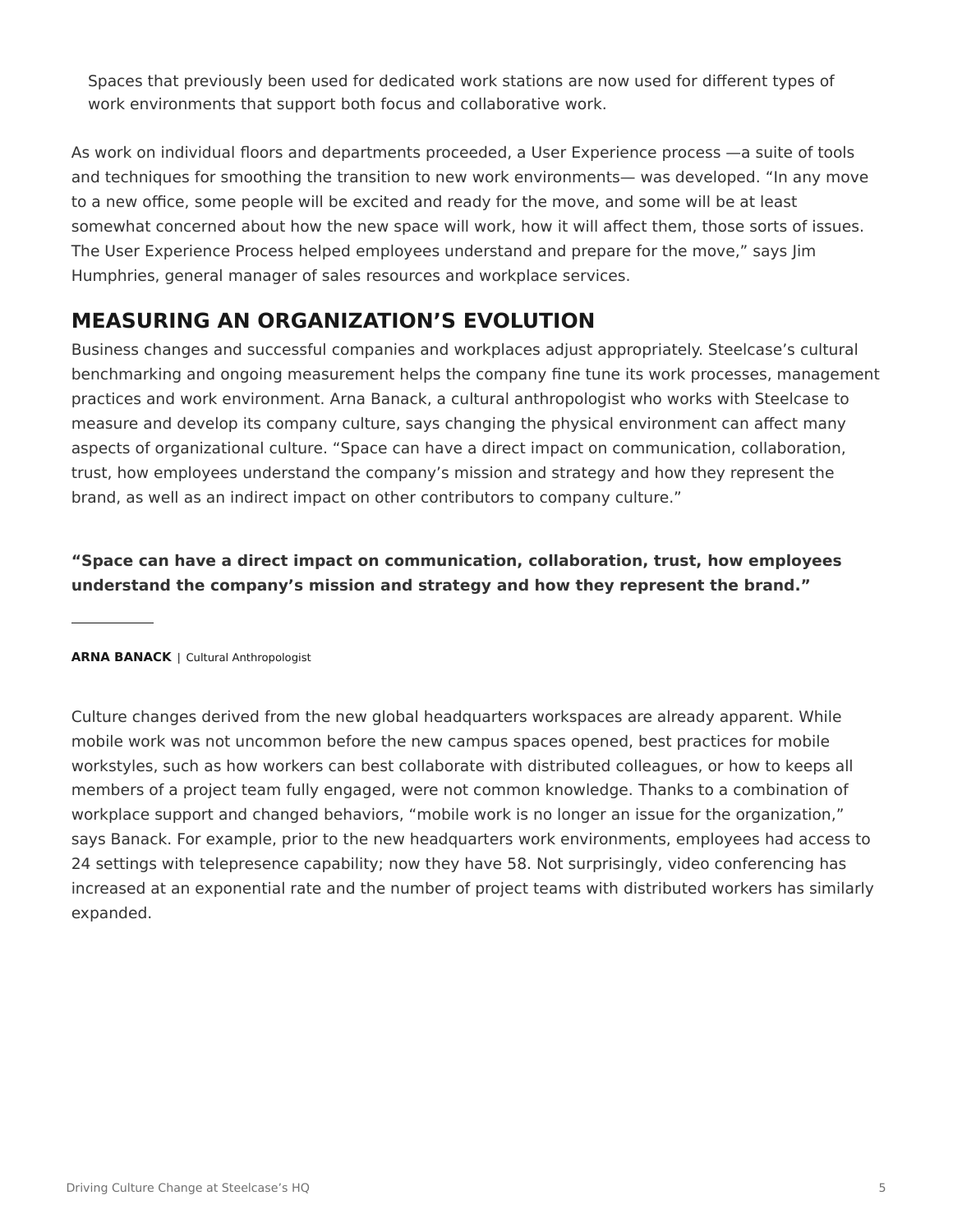| <b>Cultural Dimension</b>   | October 2013 | <b>April 2010</b> | Change | % of Change |
|-----------------------------|--------------|-------------------|--------|-------------|
| Direction                   | 3.73         | 3.48              | 0.25   | 7.11%       |
| Engagement                  | 3.90         | 3.76              | 0.13   | 3.55%       |
| Execution                   | 3.48         | 3.36              | 0.11   | 3.34%       |
| <b>External Orientation</b> | 3.72         | 3.60              | 0.13   | 3.52%       |
| Trust                       | 3.26         | 3.20              | 0.06   | 1.80%       |

Other aspects of the culture have also changed, as illustrated in the table above. Consider direction, a measure of how well Steelcase makes its vision a reality for employees, which has improved dramatically in a short period. Workspaces now better reflect Steelcase's mission to help organizations achieve higher levels of performance by creating spaces that unlock human promise.

Engagement, a measure of how well employees feel a sense of shared purpose, has also improved. Banack says it can be difficult for an organization with strong engagement scores to keep moving them up. "Engagement was a strength in 2010 and it's an even greater one now. There's a very strong sense of shared purpose in the company. This brings people together and unites the organization.

"It might not sound like a 3.5% boost in engagement is a major improvement, but a gain like this is huge in terms of a culture shift in only three years."

**"By giving our employees spaces that reflect the new Steelcase every employee better understands the direction of the company and can work more effectively to make that vision a reality."**

#### **CHERIE JOHNSON** | Director, Global Design

Johnson points out that some corporate spaces hadn't been renovated in recent years, "and business changes got ahead of how well some spaces performed and how well they allowed employees to perform. Our brands had evolved but our spaces didn't reflect those changes. How can you expect employees to live your brand if they don't clearly understand it, if they're not immersed in it? By giving our employees spaces that reflect the new Steelcase —user-focused, innovative, the product of design thinking— every employee better understands the direction of the company and can work more effectively to make that vision a reality."

The gain in execution performance points to overall improvement in work processes and employees' ability to get work done effectively and in a timely manner. The positive change in external orientation supports the critical success factor for becoming more globally integrated, as employees connect more with customers and become greater advocates for customers inside the company.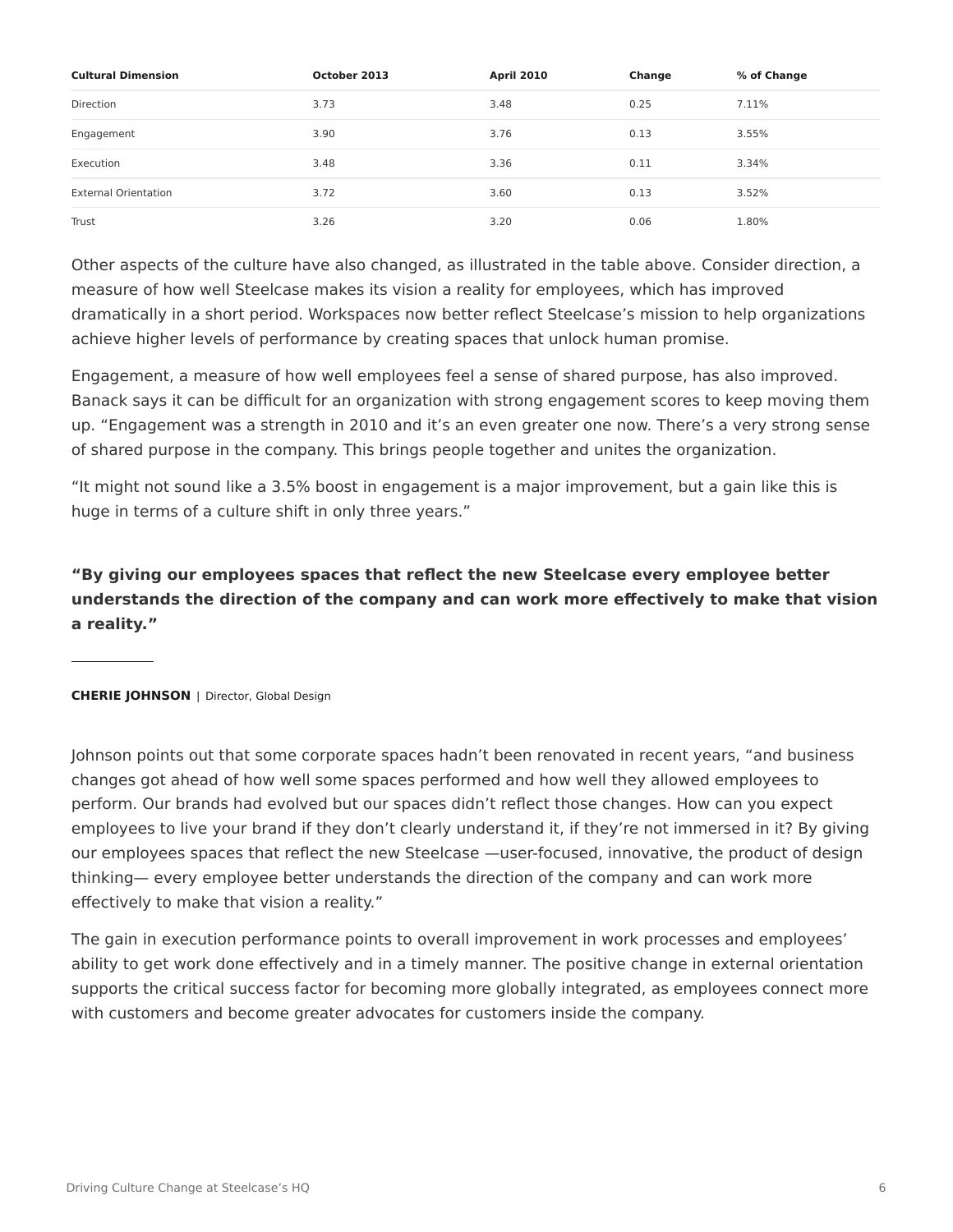"Trust was high to begin with, but it's even higher now. The mobile work environment helps drive that; people understand they're trusted. You wouldn't automatically assume that an open environment and mobile work would shift trust scores, but it did," says Banack.

These and other culture measures have been analyzed by the Applied Research & Consulting team in terms of their impact on the company overall. They point to stronger alignment around the company's strategy, with employees feeling closer to the larger strategic issues, in part because the physical environment better represents the company's brand and the vision. Overall, leadership views the new work environments as a major contributor to the company's gain in market share over the last three years. "A success beyond our wildest dreams," as one leader put it.

**Steelcase leaders see tangible benefits as well. "Our sales support groups have been able to absorb double digit growth in our business two years in a row, without increasing staff. It's not more hours, it's just easier to get things done now, to connect, collaborate and make decisions more efficiently."**

**EDDY SCHMITT, | Senior Vice President.** 

Dave Sylvester, chief financial officer, says feedback from his organization is "off the charts." Half of his staff are mobile, choosing shared benching workspaces as their daily home base, and 62% report their workplace helps attract and retain employees.

Fine tuning —reconfiguring a space here, changing a furniture application there— is an ongoing extension of the change management program. In one department, more spaces for private conversation and focused work were created. Project teams also needed more spaces they could own for the life of a project, so a few more 'we/owned' spaces were added.

Mobile whiteboards are used to capture employee ideas comments as they work in the new spaces. Having employees —not managers— set protocols for how to use spaces empowers workers to take ownership. Free coffee and light snacks seem like small things, but they help draw people to central locations and promote interaction. "It turns department cafes into attractors, places to go to meet people, socialize, catch someone with a question. It's huge in helping to build the culture," says Dan White, director of real estate and facilities.

Steelcase designed its work environment to be finessed, tested and tweaked. "We create spaces that users can take advantage of now and tomorrow, but we don't know how they'll work next year. These spaces gives them a lot of options and the spaces can change whenever they need to," says Johnson.

#### **READY FOR CHALLENGES AHEAD**

Changing company culture is challenging. "Distance is dead, but time zones aren't. People often work non-traditional hours because their colleagues are in different time zones. It's a real challenge but it's a fact of global life and we have to deal with it more effectively," says Keane.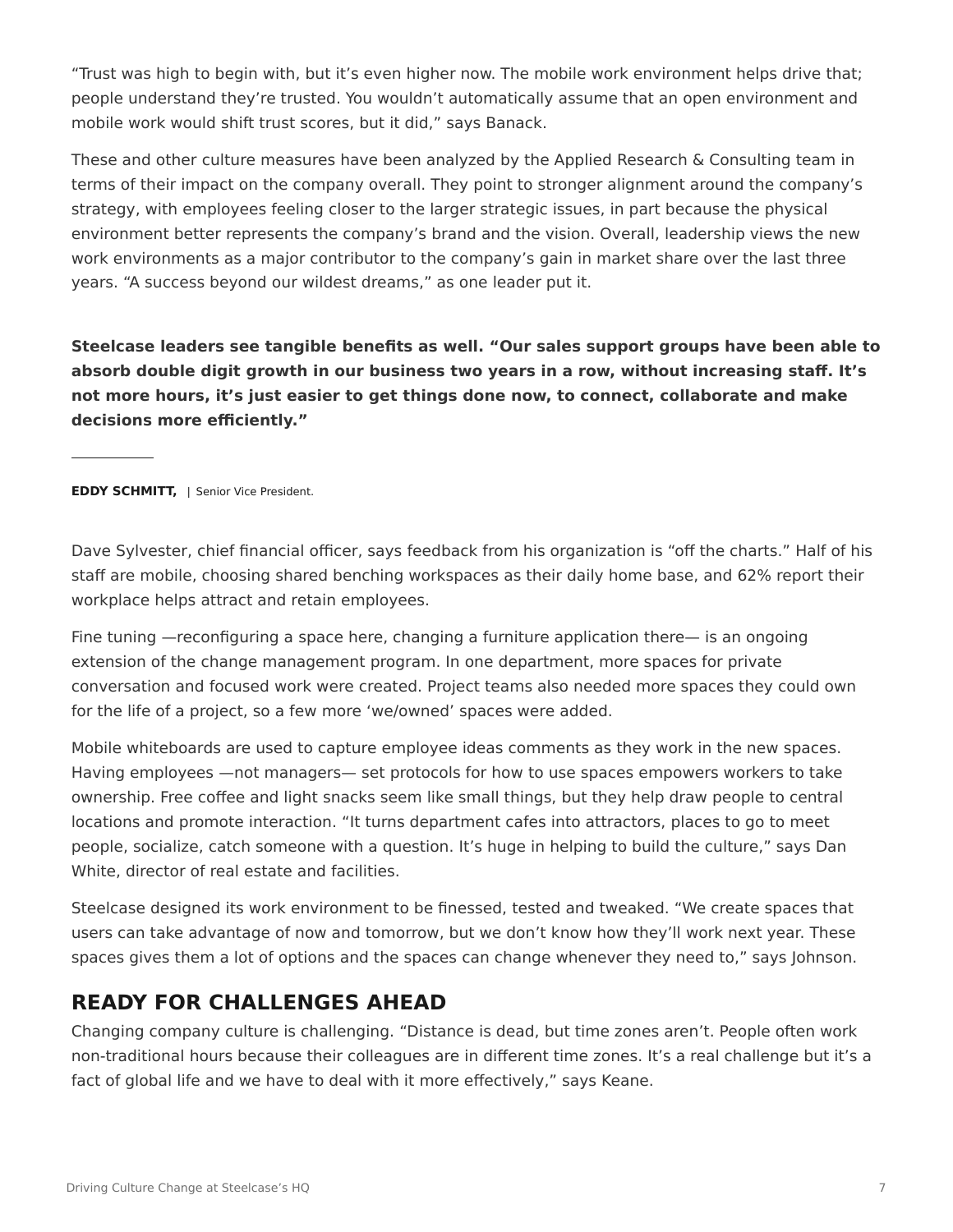Overall, the new global headquarters campus uses 48% less real estate. More important, and more valuable results appear in the company's pre- and post-satisfaction survey results (see sidebar) and how these results reflect a renewed organizational culture.

"We know that people don't remember much about the words they hear in mission statements or strategy documents," says Keane. "Instead, they make sense of the company's direction and purpose—and their place in it—by interacting with other employees and reading the cues signaled by the environment.

"Our new work environments have changed us as an organization. It's obvious to everyone, including visitors to our spaces who tell us they can sense the essence of our culture and brand through the space."

## **DRIVING CHANGE**

By rethinking its real estate strategy, **Steelcase was able to reduce the actual footprint of our corporate headquarters campus by 48%** and our environmental footprint at the same time. But, more important, the results of pre- and post-Workplace Satisfaction Surveys indicate the impact the changes have made on people, processes and culture is far more valuable.

Pre-Project **Project** Post Project **Post Project** Post Project **Post Project** 

My workplace empowers the creation of new ideas

| 71% |
|-----|
|     |

I have access to spaces that support the sharing and exchanging of ideas

| 80% | 89% |
|-----|-----|
|-----|-----|

I have access to the right technology and tools for my group/team work

81% 87%

I have access to casual spaces when I need to re-energize

56% 83%

I am pleased with the views I have from the spaces I work most often

61% 80%

I am comfortable with the amount of natural light in the spaces I work in the most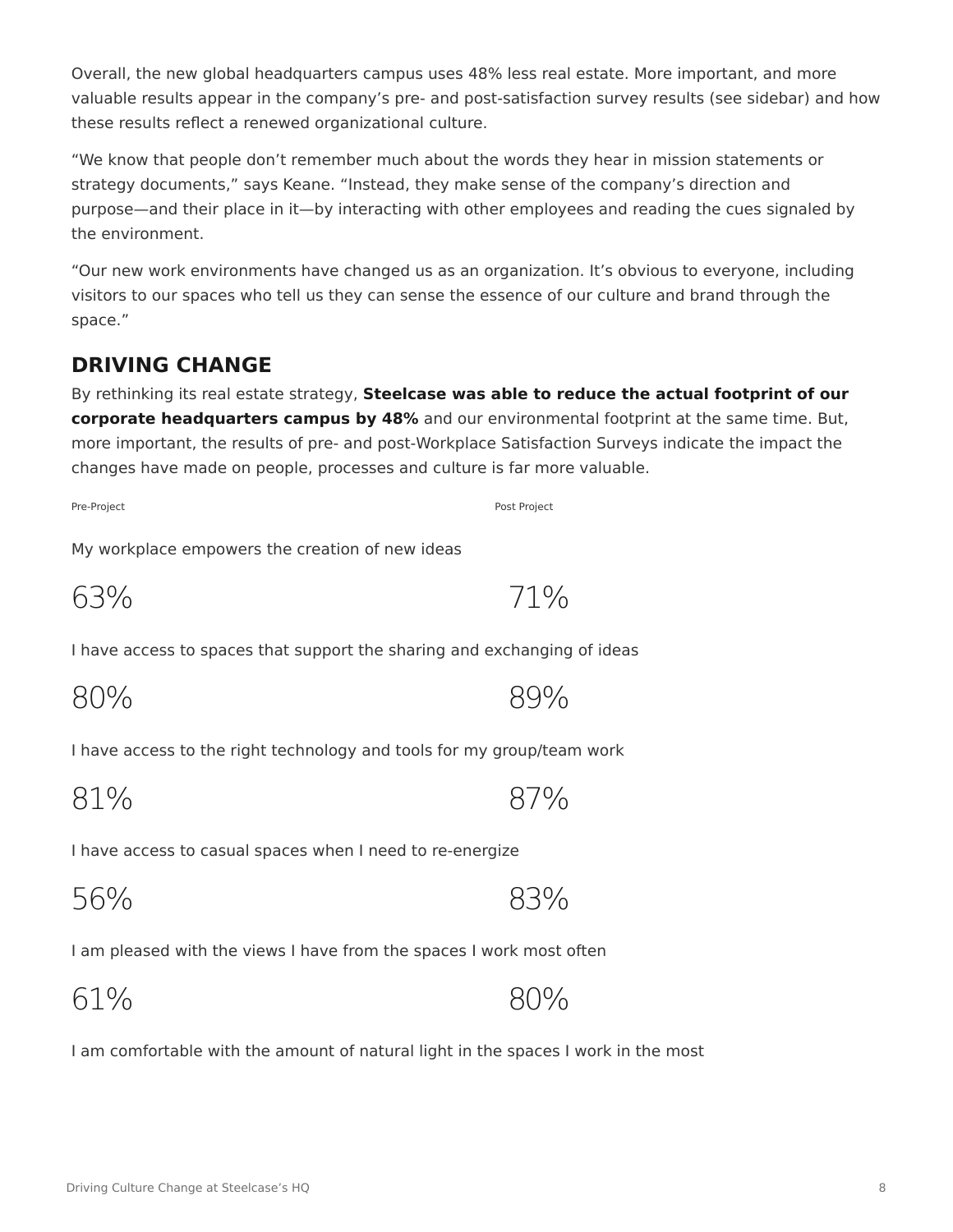72% 89%

There are a variety of spaces available that meet the needs of my many different daily activities

| 86% |
|-----|
|     |

My workplace supports learning from my peers and leaders

| 66% | 75% |
|-----|-----|
|     |     |

My workplace helps attract and retain employees

42% 70%

My workplace helps facilitate communication between employees

| 89% |
|-----|
|     |

I can concentrate and focus at my desk.\*

| 69% | 63% |
|-----|-----|
|-----|-----|

81% 80%

I have access to quiet, more secluded places for focused work and/or private conversations.\*

| *The survey results identified the need to balance more private spaces with collaboration settings and Steelcase has since added |
|----------------------------------------------------------------------------------------------------------------------------------|
| additional enclaves and other private spaces to the company campus.                                                              |

#### **PREPARE TO LAUNCH: USER EXPERIENCE**

A new work environment is unexplored territory for most companies. People don't know what to expect, where things are located or even what to pack.

To avoid this kind of culture shock during Steelcase's move to a new global headquarters, the company employed an extensive User Experience process, a suite of tools and techniques to engage employees and raise their understanding of their department's new work environment before move-in.

While all employees were briefed extensively about the company's overall workplace strategy, User Experience was designed to address issues around an individual group or department workplace, such as a floor or wing of a building.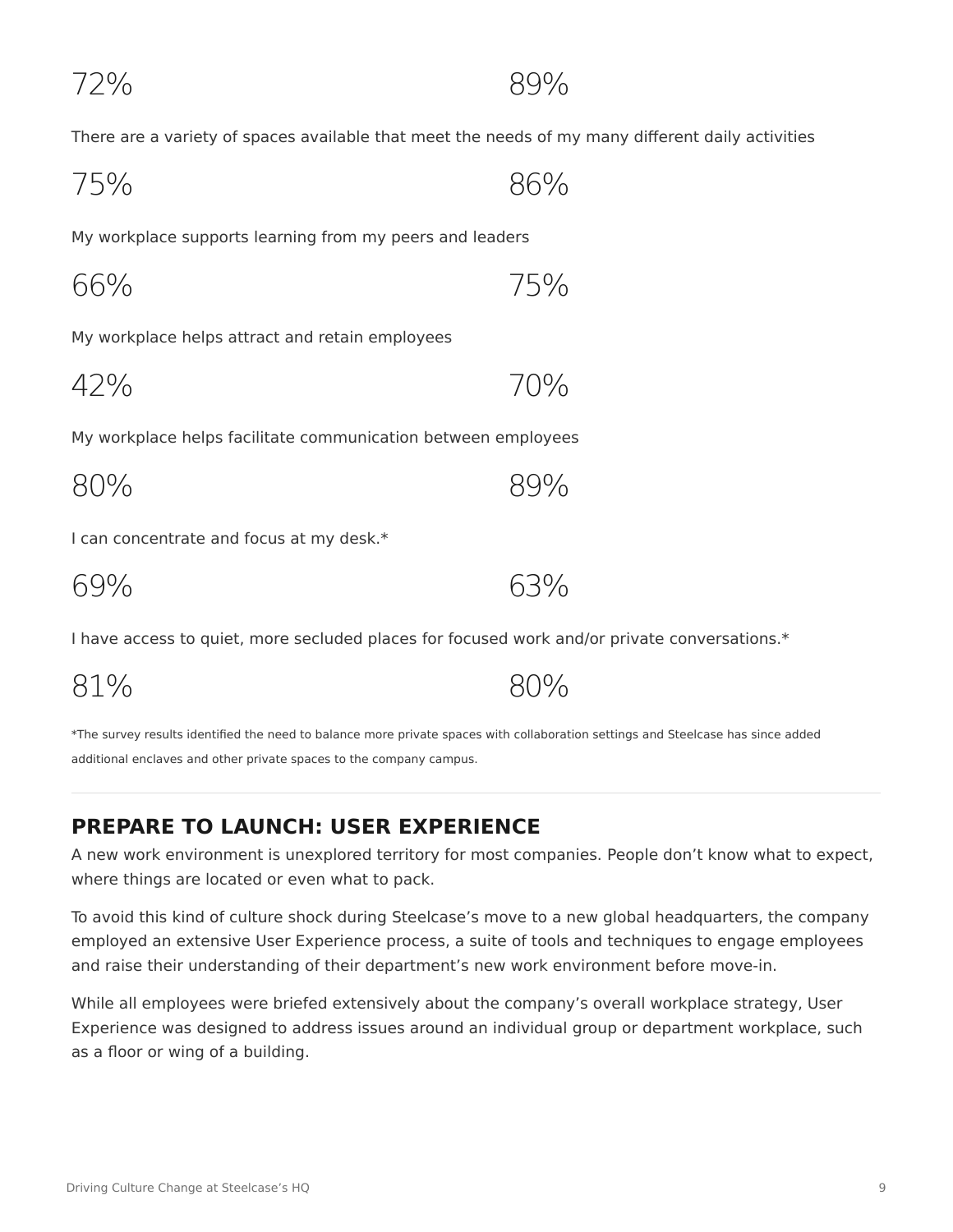"We developed User Experience about three years ago from our experience helping other companies explore, plan, and provide new work environments. We used it most recently in opening one of the wings of global headquarters," says Anne Tooley, manager of sales tools and resource development at Steelcase.

Like most major office relocations, Steelcase's move was a tipping point for the company. New workspaces and ways of working, adopting new protocols and processes. To prepare employees for such substantive change, a number of tools were used to prepare users of the new work environment, including:

- an early survey of employees to explore issues ranging from mobility and privacy to the types of tools they needed and their hopes and concerns for the new workplace
- training sessions and materials: for employees on the company's new "best place" work strategy, and for managers on how manage a more mobile workforce
- live presentations from facilities, IT, food service and other departments about the services and amenities available in the new workplace
- providing packing strategies and recycling opportunities
- including a concierge and IT support during move-in to help with new technology, office tools and supplies, etc.
- internal communications involving both digital and in-person methods for sharing information, answering questions, and building excitement
- holding a "block party" and an open house after move-in to celebrate the new space and welcome visitors

"Employees and managers across the organization were involved in building the user experience. For example, we hosted information events that brought employees who were already working on a completed floor, to meet with colleagues preparing to move to their own new space. It wasn't management or HR telling users what to expect, it was their peers. It was very effective," says Tooley.

Jim Humphries leads the sales resources and workplace services, a group that moved into one of the first areas to be reconfigured in the global headquarters campus. "The key to User Experience is that it involves the users. For example, we formed a transition team with several people from my team and they were able to use proven ideas and activities to engage with their peers and help them prepare for the new work environments. It wasn't just top down direction from managers, it was individuals working with colleagues. That's how adoption of new behaviors really happens."

According to McKinsey, when people are allowed to choose for themselves, they are five times more committed to the outcome. The Steelcase User Experience process increases user readiness for the transition to their new workplace, improving employee awareness and taking ownership for the transition. Humphries says "the pay-off is huge. You reduce anxiety and stress during a major change for the team, ensure happier and more productive employees and a more successful work environment from day one."

Steelcase Inc., Grand Rapids, Mich.